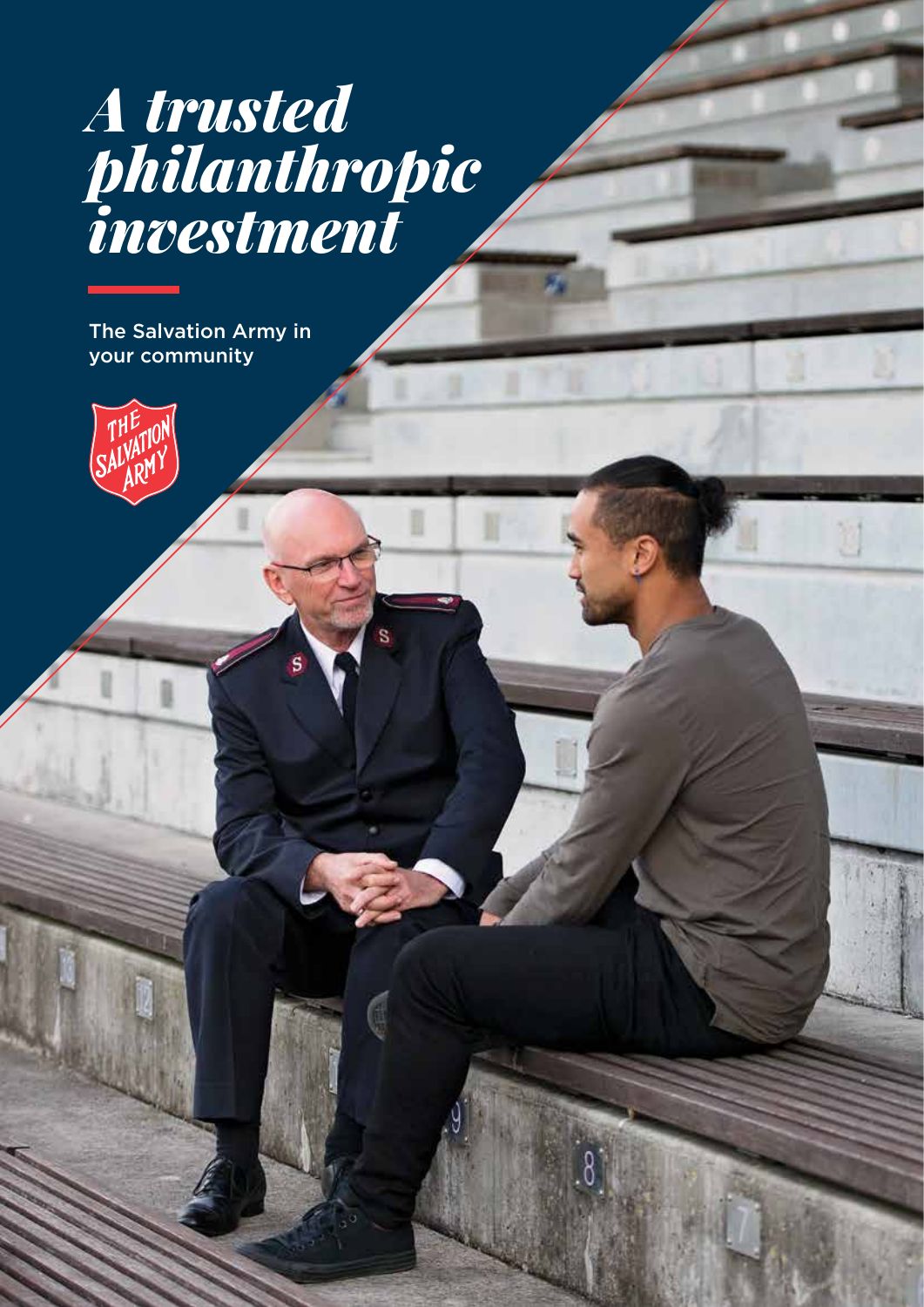### *Our mission in Australia*

The Salvation Army is a Christian movement dedicated to sharing the love of Jesus. We share the love of Jesus by:



### *Our values*

Recognising that God is already at work in the world, we value:



#### **We commit ourselves in prayer and practice to this land of Australia and its people, seeking reconciliation, unity and equity.**

For more than 135 years, The Salvation Army in Australia has provided leading social and community services. You can find The Salvation Army in city streets, on rural farms and in suburban centres. With your support, our people are on the ground day and night, bringing hope to those who need it most:

- Hope for people who are experiencing homelessness or violence. Hope for people trapped in addiction or battling mental illness.
- Hope for people affected by disasters or financial troubles.
- Hope for anyone feeling hopeless.

Whether it is fire, flood or family crisis,

supporting our isolated farmers, finding a safe bed for the homeless or providing leading drug, alcohol and gambling recovery services, your philanthropic support means we can offer comprehensive care and assistance to those in greatest need.

Together that's what we are – a group of people united by faith and motivated by a message of hope. It is the love of God that empowers us to give hope where it's needed most; to move forward together with the hurting, broken, lonely and lost into a future that is full of possibility. We know we are succeeding when we see people empowered beyond their circumstances.

The need in our communities is still great, but with your philanthropic investment, we can partner together to create real, lasting change now and for our future generations. <sup>1</sup>

Caring for people



Building healthy communities

\$

Working for justice

 $\Phi$ 

Creating faith pathways

## *Informing your decision*

Philanthropic investments are important financial decisions and we would like to provide you with as much information as possible to make wise giving choices that reflect your values and align with your priorities.

**McCrindle Research (2016) showed surveyed Australians recognised The Salvation Army as one of the most trusted and well-respected charities in the country.1**

```
<sup>1</sup> The Salvation Army, 2016 Annual Longitudinal Benchmarking Study, McCrindle Research, 2016
```
### **Our effectiveness**

Empowering people can be a gritty, difficult process and it takes time. That's why The Salvation Army doesn't assess effectiveness on output alone. We are committed to continuously improving the way in which we serve suffering humanity – and that means measuring impact. This commitment allows us to gauge the real results of our programs, not just the number of touchpoints across the organisation.

### **Social impact measurement**

#### **Greater trust and reassurance of your investment**

We strive for outcomes that bring about long-term, life-transforming and intergenerational change. That's why The Salvation Army has commissioned the Centre for Social Impact to develop an overarching Social Outcomes and Impact Measurement framework for our social programs.

The aim of the project is to systematically collect evidence on the difference The Salvation Army has made to individuals, families and the Australian community.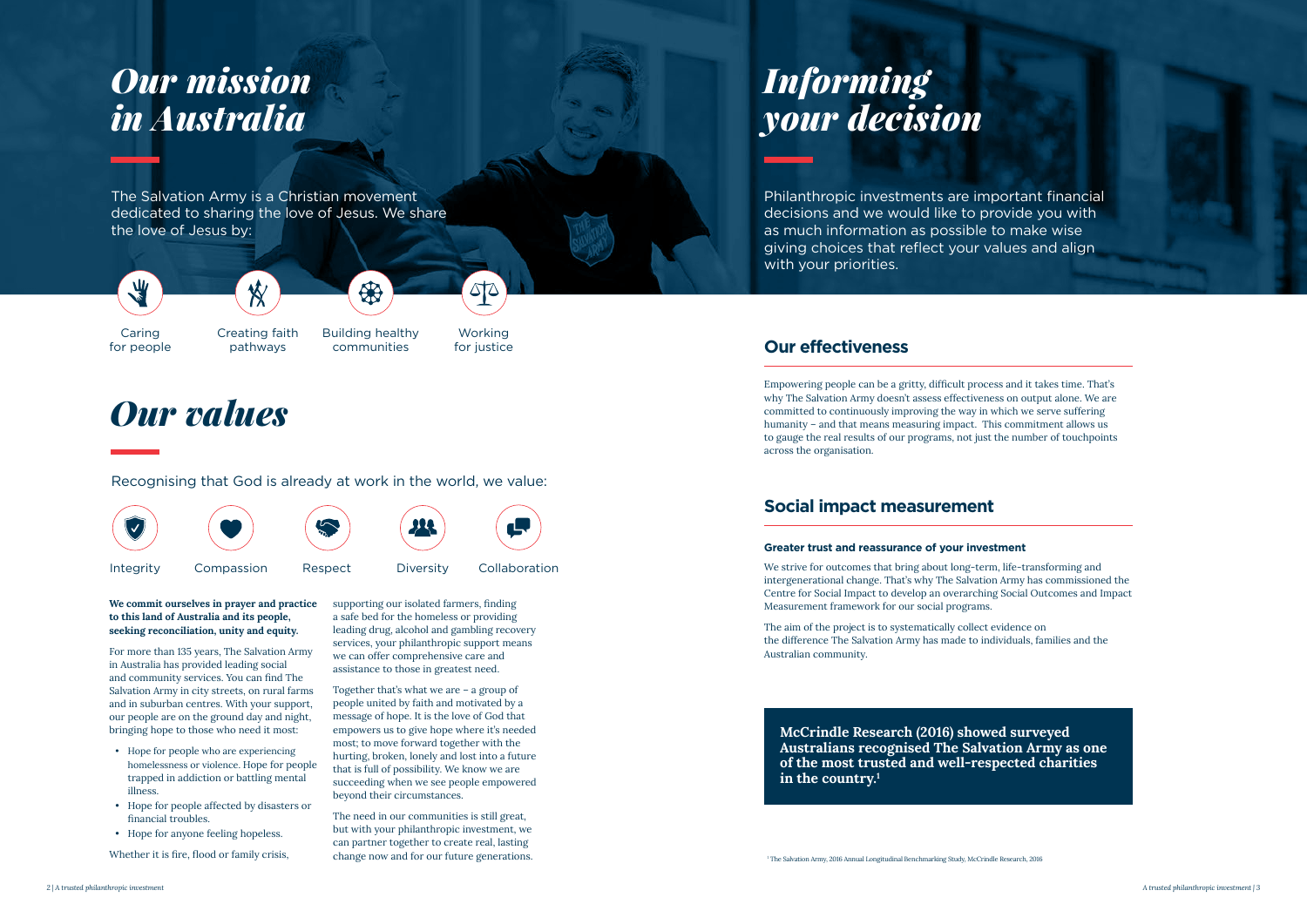#### **Chaplaincy and rural support services**

Our chaplains provide holistic care to individuals facing hardships and crises. They do this by offering practical, emotional and spiritual support, and can connect individuals to specialist support services as required. We provide chaplaincy support in hospitals, courts and prisons, clubs, hotels, rural and remote areas, communities, schools and emergency services (police, fire, ambulance). They provide a listening ear, a shoulder to cry on and it is often noted that when a chaplain is present, people feel safe.

#### **Disability support services**

The Salvation Army supports people with a disability through accommodation and case-based in-home support. We also offer respite for family and carers, and social inclusion programs.

#### **Family Tracing Service, Post-adoption and Special Search Service**

We find, connect, reunite and reconcile families to reopen communication between estranged and/or separated family members.

#### **Financial counselling**

Financial counselling is provided to individuals and families experiencing financial hardship as a result of a range of difficulties or crises. We also provide financial literacy training and education, and no-interest loans.

#### **Freedom from addictions, such as alcohol and other drugs**

Our award-winning Bridge Program provides a range of support to people affected by addiction to alcohol, drugs or gambling, including affected families.

#### **The Freedom Partnership to End Modern Slavery**

By partnering with various levels of government and members of the community, we identify, address and respond to all forms of slavery in a wide range of industries across Australia.

#### **Homelessness services, including crisis accommodation and domestic violence support**

As the largest provider of housing services in Australia, we have many varied responses to housing stress. From outreach work, crisis accommodation and immediate support to medium and long-term accommodation options, we help people maintain stable employment and affordable accommodation.

#### **International development**

The Salvation Army focuses on community development and capacitybuilding partnerships in Asia, Africa and the Pacific. We believe in empowering and equipping local people to bring about positive change for their families and communities.

#### **Outreach, education and training**

Support, learning and developmental services, with an emphasis on young people, are delivered by outreachbased case management, independent secondary school education and vocational training, and social enterprise models.

#### **Positive Lifestyle Program**

Through a series of one-on-one or group encounters between participants and facilitators, the Positive Lifestyle Program supports people facing difficulties in their lives, enhancing the well-being of people who may be suffering from low self-esteem or struggling with anger, grief and loss. The program is focused on maximising an individual's potential and possibility for future success by increasing selfawareness, problem solving, cognitive, and interpersonal skills, and alleviating psychological distress.

#### **Strategic disaster management**

We meet people at their point of need during a disaster and stand alongside the community through the long haul of recovery. Disaster response is not just about rebuilding homes; it's about rebuilding lives.



#### **Youth programs**

The Salvation Army's evidence-based early intervention programs for youth can help young Australians at risk (of homelessness, crime, substance abuse and a range of other issues) connect with the support they need to create a better future. They help reduce intergenerational poverty and establish more young people on the path to education and employment.

### *Key social services to the community*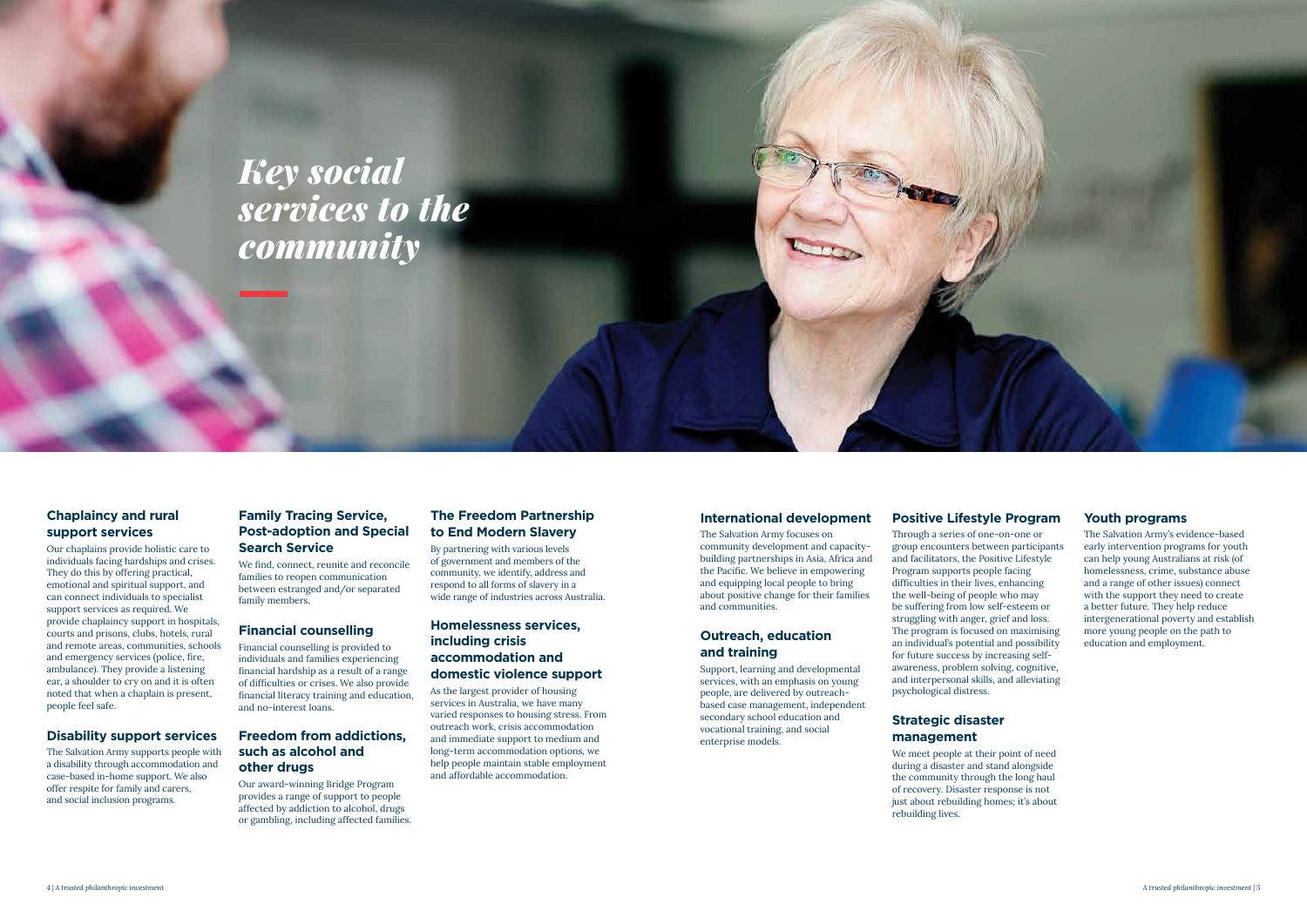



young people assisted by **youth support services** *each year*

3000+

 $\ddot{\phantom{1}}$ 

people **assisted with addiction issues** (drugs, alcohol or gambling) *each year*



**services** *each year*



# *What we can offer you as a potential partner*

*(The Salvation Army SAMIS 2016, figures accurate as of 31 October 2016) 6 | A trusted philanthropic investment A trusted philanthropic investment | 7*



on topics of interest, such as homelessness,



- Social impact measurement: clear and measurable outcomes achieved from donations.
- Our donor promise: transparent, accountable and regular reporting to donors.
- Intimate philanthropic educational events youth at risk, ending slavery and recovery from addictions, etc.
- Opportunities to maximise impact and expand networks of like-minded peers through philanthropic Giving Circles.
- Partnership with a long-established charitable organisation committed to continued best practice and real, lasting change.